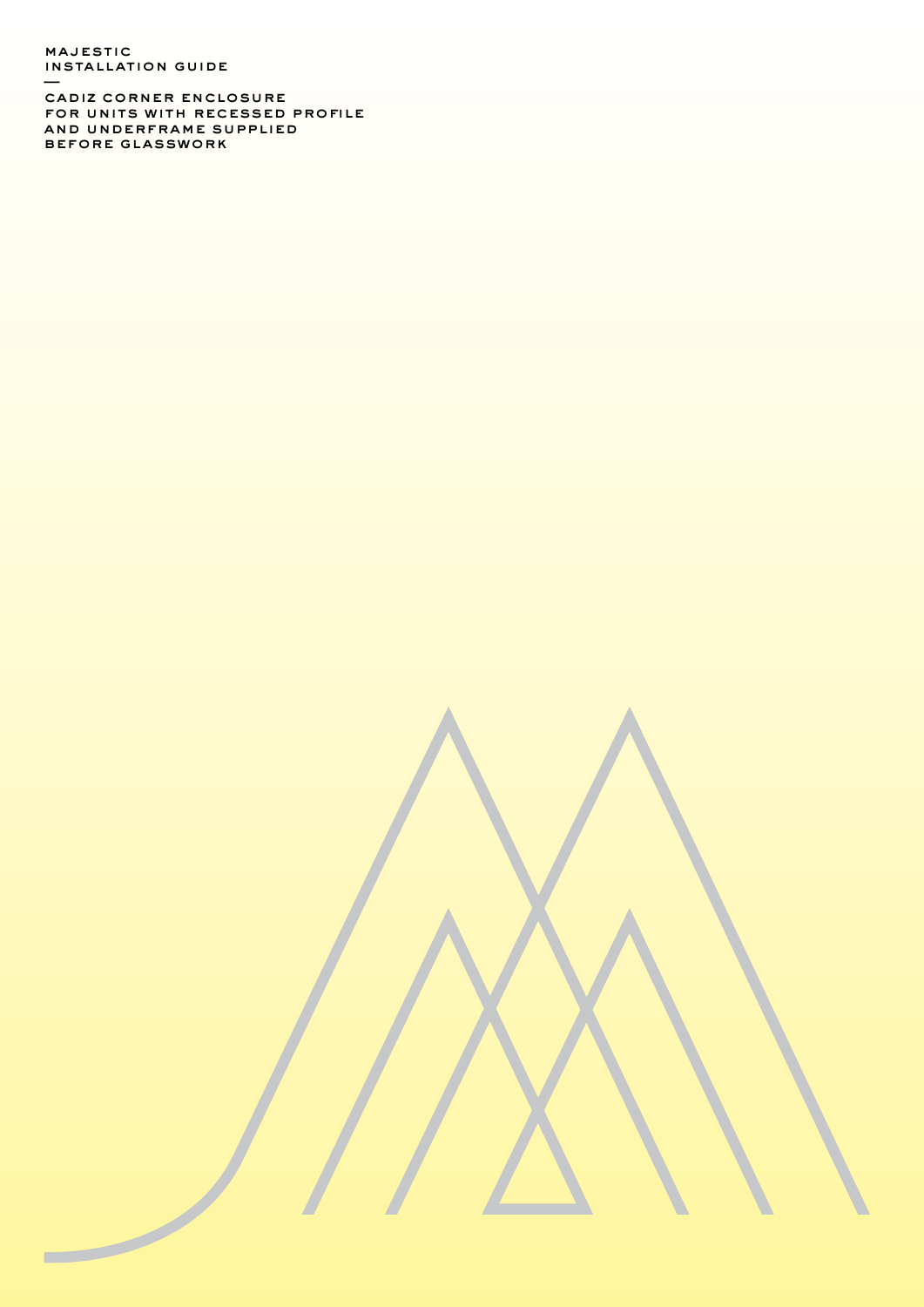

These Instructions are for a left and right handed unit. The diagrams show a left handed unit. You will have to determine which hand of unit you have before work commences.

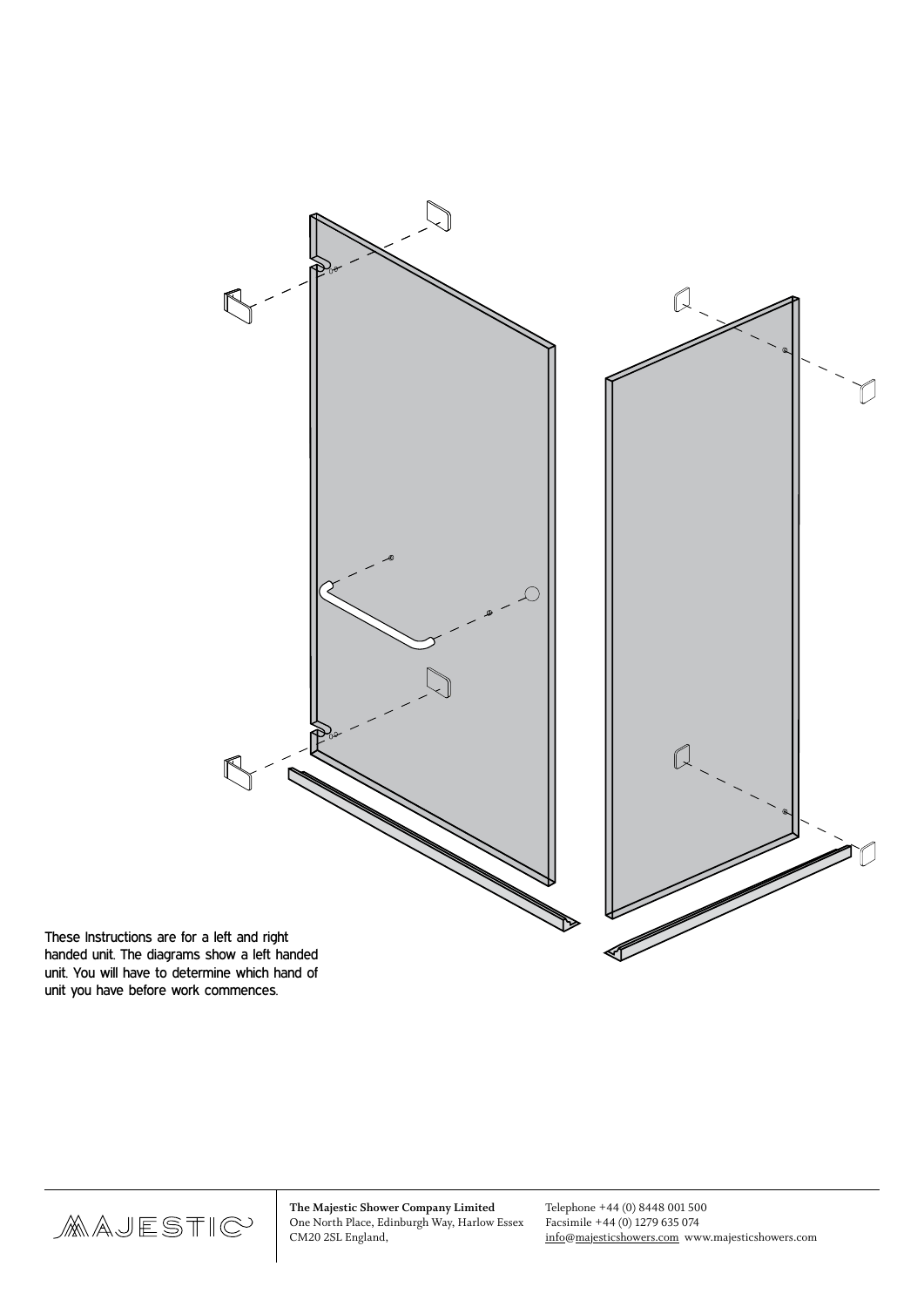## Cadiz Corner Enclosure YOUR KIT SHOULD CONTAIN THE FOLLOWING:

### KIT 1 (supplied before glass):

| <b>Recessed Wall Profile</b> | $\overline{x}$ 1 |                                              |
|------------------------------|------------------|----------------------------------------------|
| Black rubber strip           | x1               |                                              |
| 2mm Allen key                | x1               |                                              |
| 10mm spacer                  | <b>x1</b>        |                                              |
| Underframe sections          |                  | $\overline{\text{X2}}$ $\overline{\text{A}}$ |

#### KIT 2 (supplied after you provide dimensions):

| Underframe door seal insert                                      | x1             |              |
|------------------------------------------------------------------|----------------|--------------|
| Glass door panel                                                 | x1             |              |
| Glass return panel                                               | x1             |              |
| Glass-to-wall hinge                                              |                | $x^2$        |
| Glass-to-wall bracket<br>(inc. Rawl plugs, screws, screw covers) | $x^2$ $\perp$  |              |
| 4mm Allen key                                                    | x1             |              |
| Door mounting blocks                                             | x <sub>2</sub> | L.           |
| 1956 glass-to-door seal                                          | x1             | 1            |
| 1929 door-to-wall seal                                           | x1             | Ų            |
| 1916 Under-door seal                                             | x1             | $\downarrow$ |
| Door handle_set                                                  | x1             |              |

#### TOOLS REQUIRED:

| 2x suction glass lifters |  |
|--------------------------|--|
| 2m Spirit Level          |  |
| Setsquare                |  |
| Power drill/driver       |  |
| <b>Hacksaw</b>           |  |
| Junior Hacksaw           |  |
| Fine tooth file          |  |

Sealant gun High-quality silicone Pencil Metal Scriber Masking tape Measuring tape

### IMPORTANT:

You have been supplied with a wall profile and underframe sections before the glass. Once the wall profile and underframe have been installed, you can then provide accurate measurements which Majestic will use to manufacture your bespoke glass panels.

Please check the glass and all components thoroughly before installation; if any of the parts have been supplied incorrectly or are damaged, contact Majestic immediately. Any faults with the product found after installation cannot be rectified and Majestic will not be held responsible for re-installation of faulty or marked goods.

When hanging the glass door from a wall, it is essential that the hinge wall screws are secured into a suitable sub-wall (i.e. timber stud work or solid masonry) as the door weighs in excess of 36kg. Most of the load is taken by the top hinge.

Unwrap all parts carefully to avoid damaging the chrome fittings!

This unit must be fitted on a level surface, unless the glass has been cut to suit any slope in the floor.

Whether fitting to a tiled floor or tray, ensure the area is degreased, dust free and level.

Do not place the glass panels on hard surfaces! Cover any hard surfaces you are working on with a cushioned material, to help prevent the glass from shattering on contact.

Before commencing the installation, please familiarise yourself with the glass-handling guide attached to the glass panels. Where appropriate, the top end of the glass panels will be indicated.

If you have purchased anti-calcium glass, the treated side of the glass will be indicated and should always face towards the inside (wet side) of the shower enclosure.

Certain sections of the installation of this shower enclosure require two people.

The plastic underframe door seal insert must not be cut down from its original size! It is factory cut to the width of the glass door plus 11mm; please check before commencing installation.

Before work commences make sure your tray to wall corner or floor to wall corner joint is fully silicone sealed.

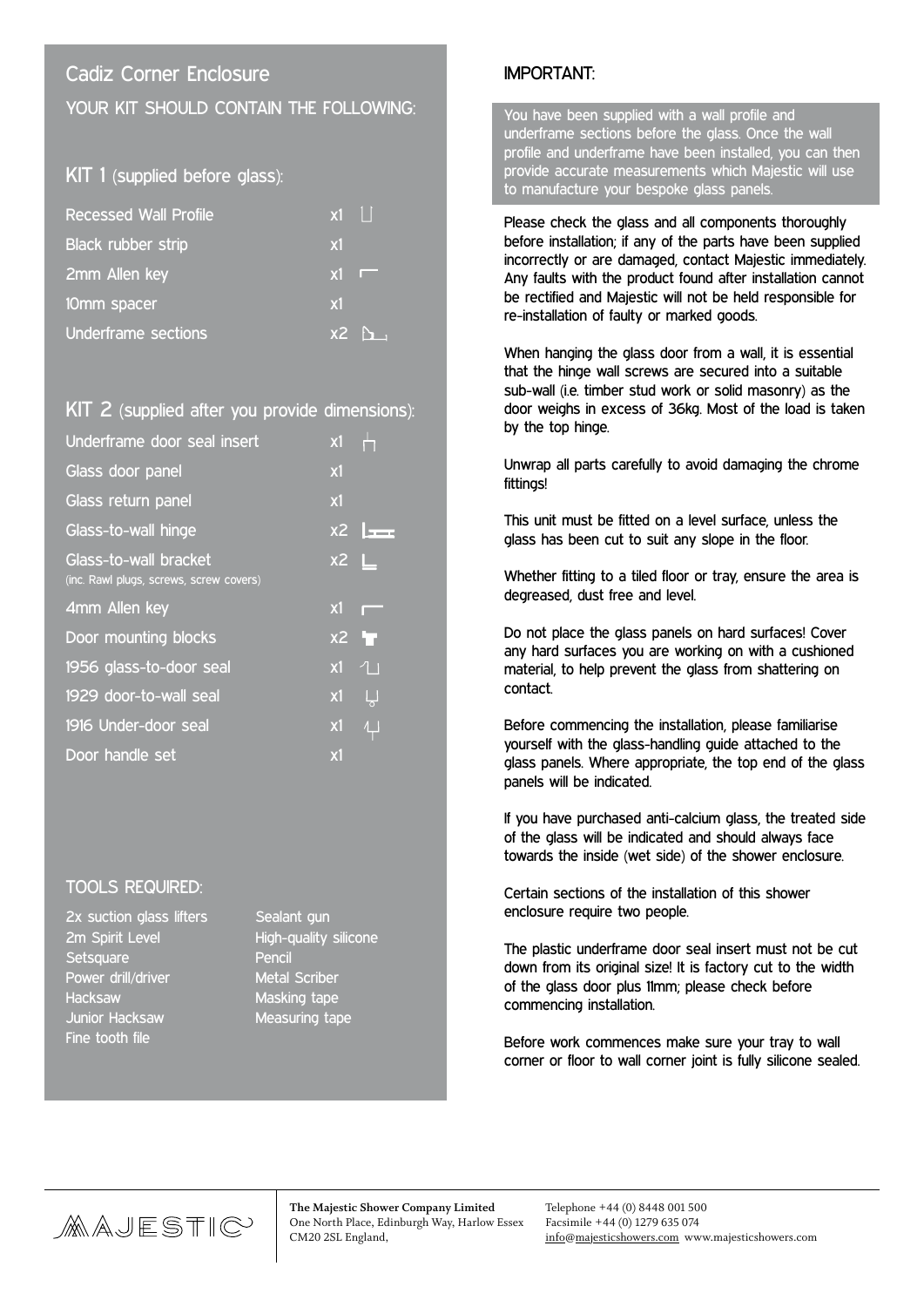Part 1 Before tiling or finishing your walls

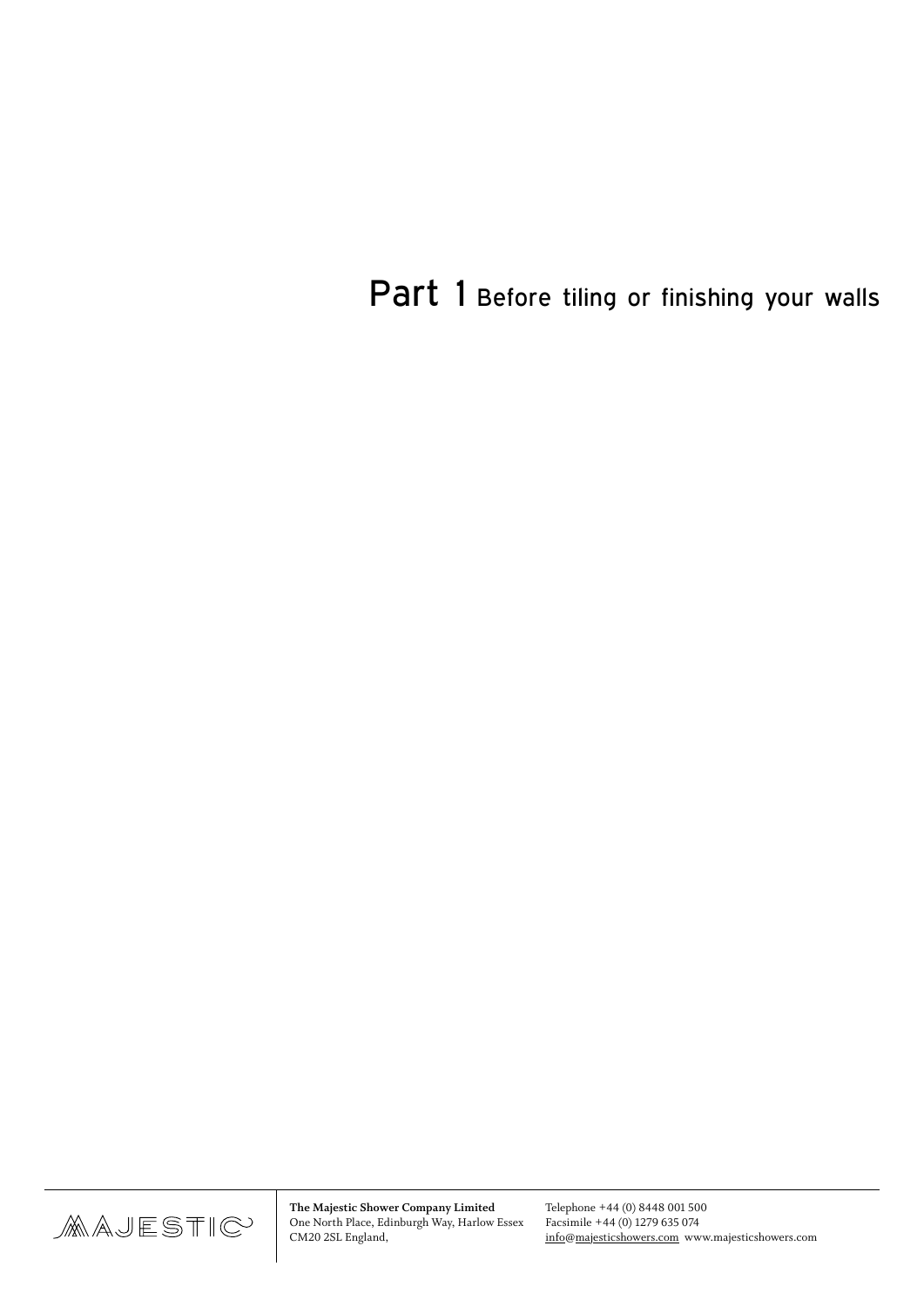

Assemble the underframe and gently tighten the grub screw at the joint underneath the profile. Underframe length may only be cut before ordering bespoke glass.

2

When you have established the correct position of the underframe, tape it in place and mark its position. The underframe may be shortened along the front and return sides. Place the 10mm spacer in the underframe channel and use as a guide to mark the position of the vertical wall profile with a 2m spirit level; it is critical that the wall profile is installed plumb vertical.



1

Un-tape and remove the underframe. When tiling the wall we<br>recommend you leave off the tile above the open end of the<br>recogned vortical wall profile and fit it after the glass has recessed vertical wall profile and fit it after the glass has been installed. Our standard unit height is 2000mm.

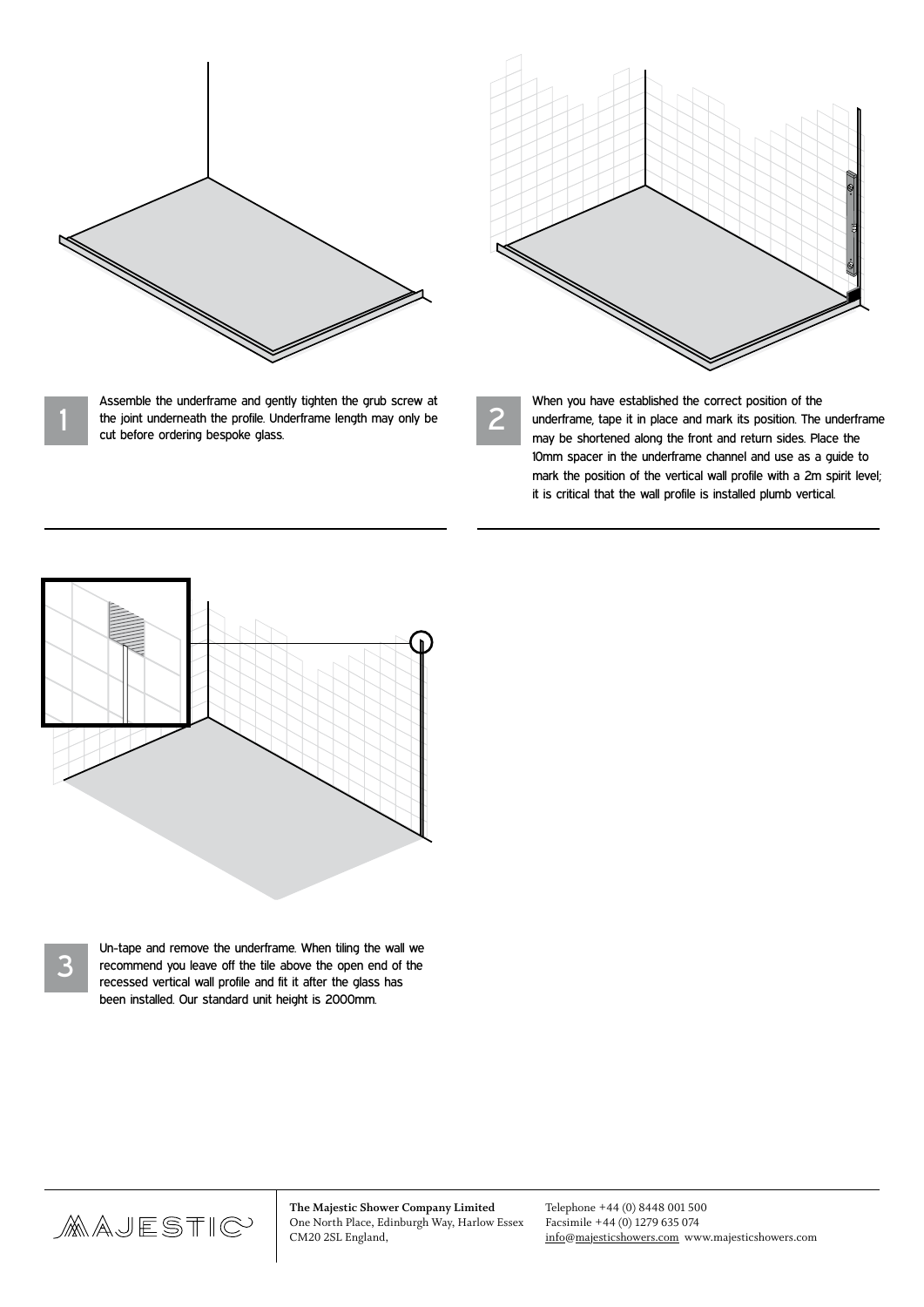Part 2 After tiling or finishing your walls

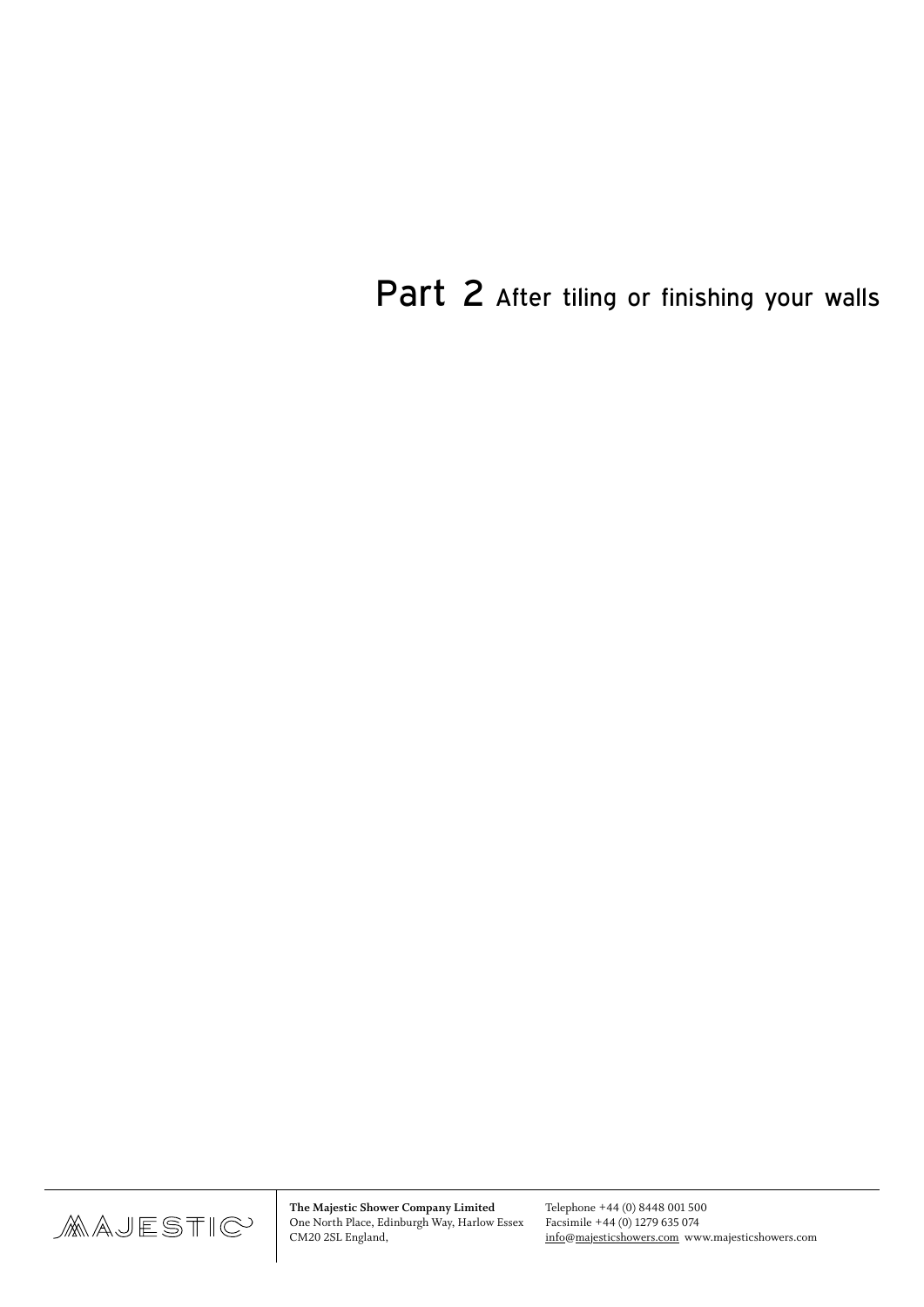

#### Side Return of Underframe (View from inside shower)

Install the recessed vertical wall profile; be aware that the profile may have been supplied over-length and that the standard unit height is 2000mm.

The vertical wall profile has been cut at one end to fit neatly with the underframe. Once installed, the square end of the underframe sections must sit flush against the tiles or finished surface of the walls, as shown.



5

The recessed vertical wall profile must be secured to the back wall with the screws provided, and the joint between the outer surface of the wall and the profile should be sealed securely with a high-quality silicone.

Inside edge

Surface



6

Apply silicone to the outer vertical where the two sections of underframe meet, as shown; reassemble the underframe and fully tighten the grub screw at the joint. Run a substantial bead of silicone along the centre of the underside of the underframe, and apply a small amount of silicone into the corners where the underframe will sit against the walls.

Reposition the underframe where marked, ensuring it is aligned correctly to the recessed vertical wall profile; tape into place.

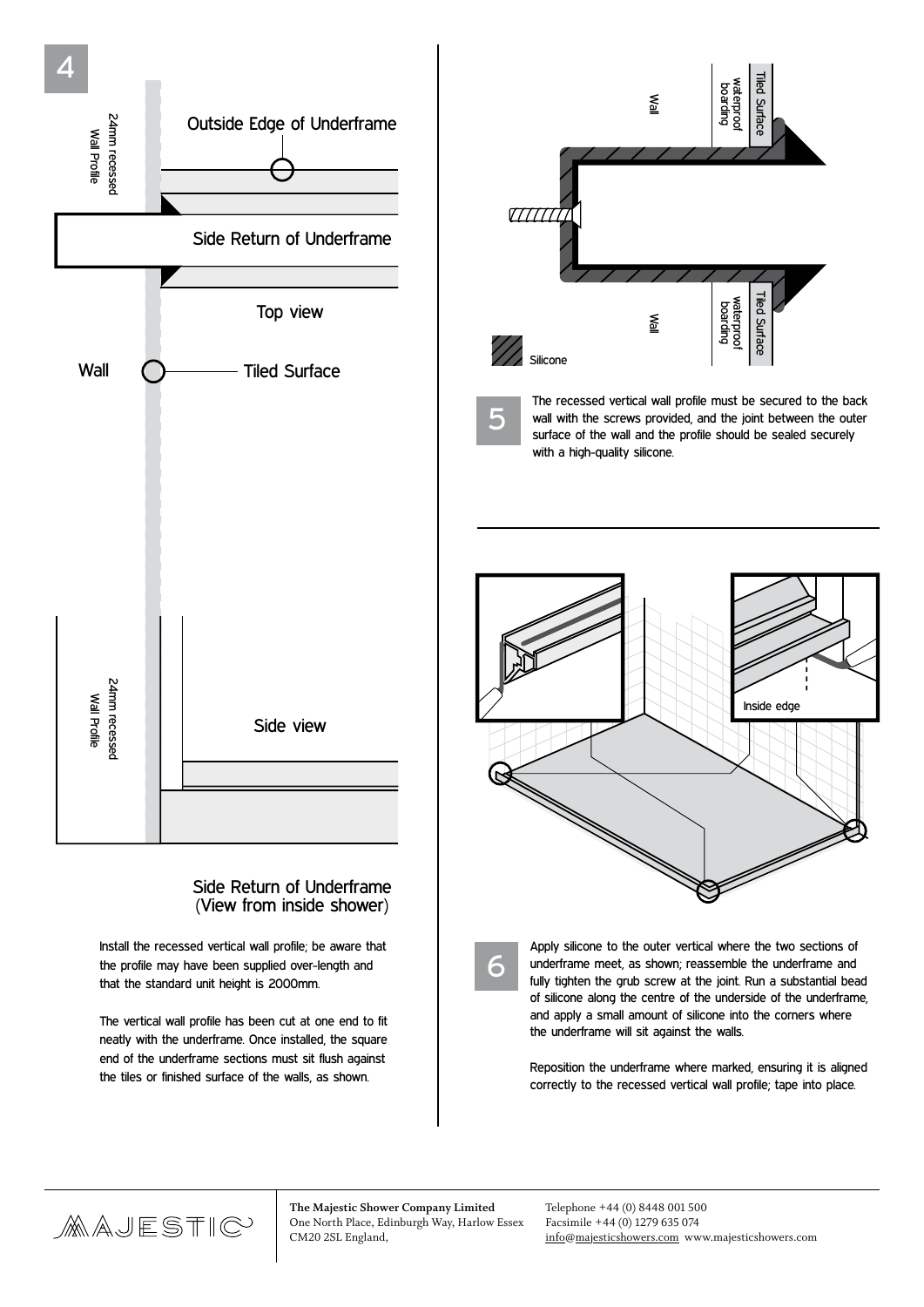# Part 3 How to take measurements for the glass panels

Once you have fully measured for the glass panels make note of these measurements below:



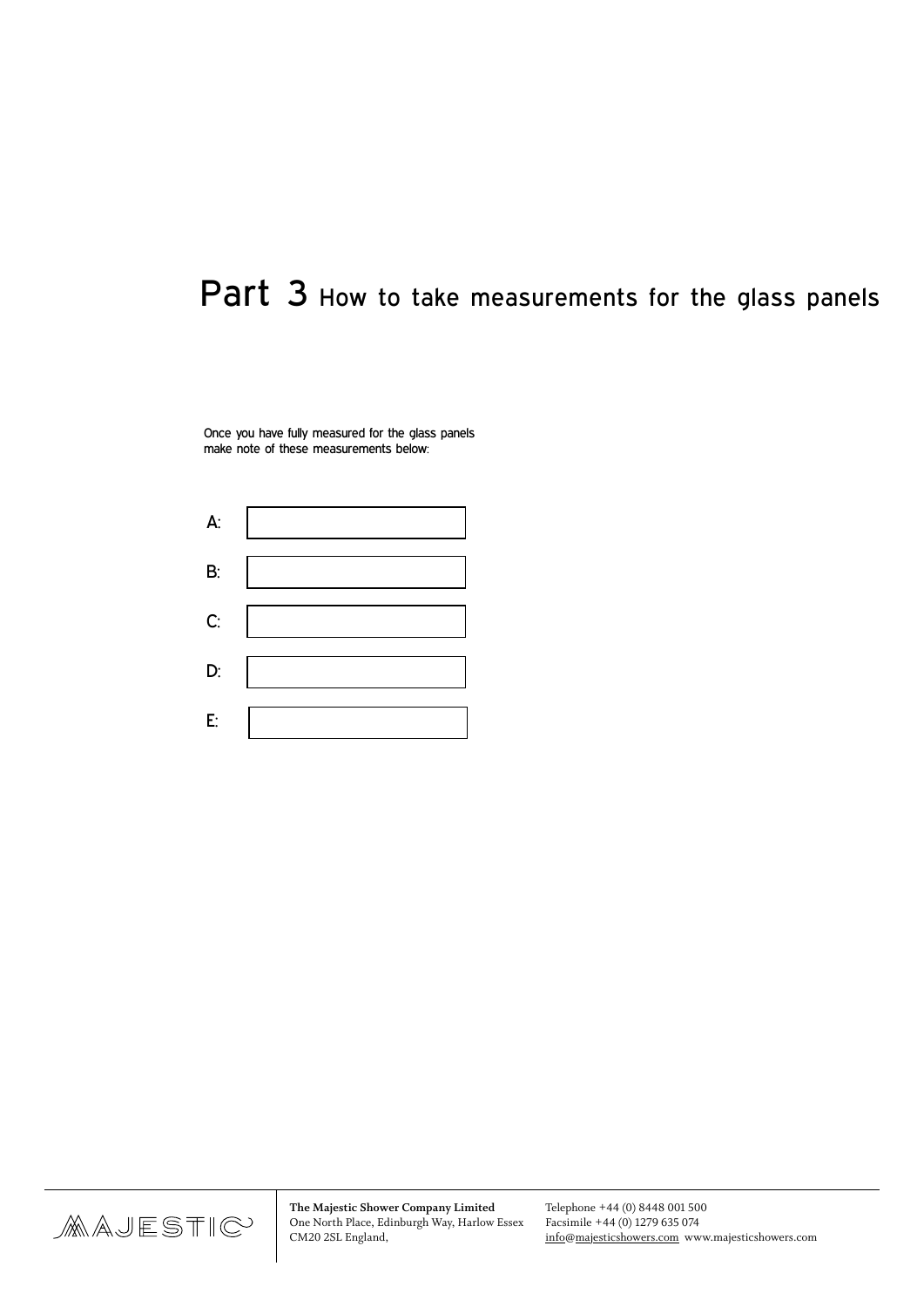

 $\overline{a}$ 

We require the following measurements (in mm at floor height):

7

8

A and B - from the tile or wall surface to the outer edge of the underframe.



- We also require the following measurements (in mm):
- C from the tray or floor to the top of the recessed vertical wall profile. (Not the underframe)



D is where the door will be screwed to the side wall. Check wall D and profile E to see if they lean in or out at the top. You will need a 2 meter spirit level.

Once you have taken the measurements, forward them to your supplier who will place an order with Majestic Showers.

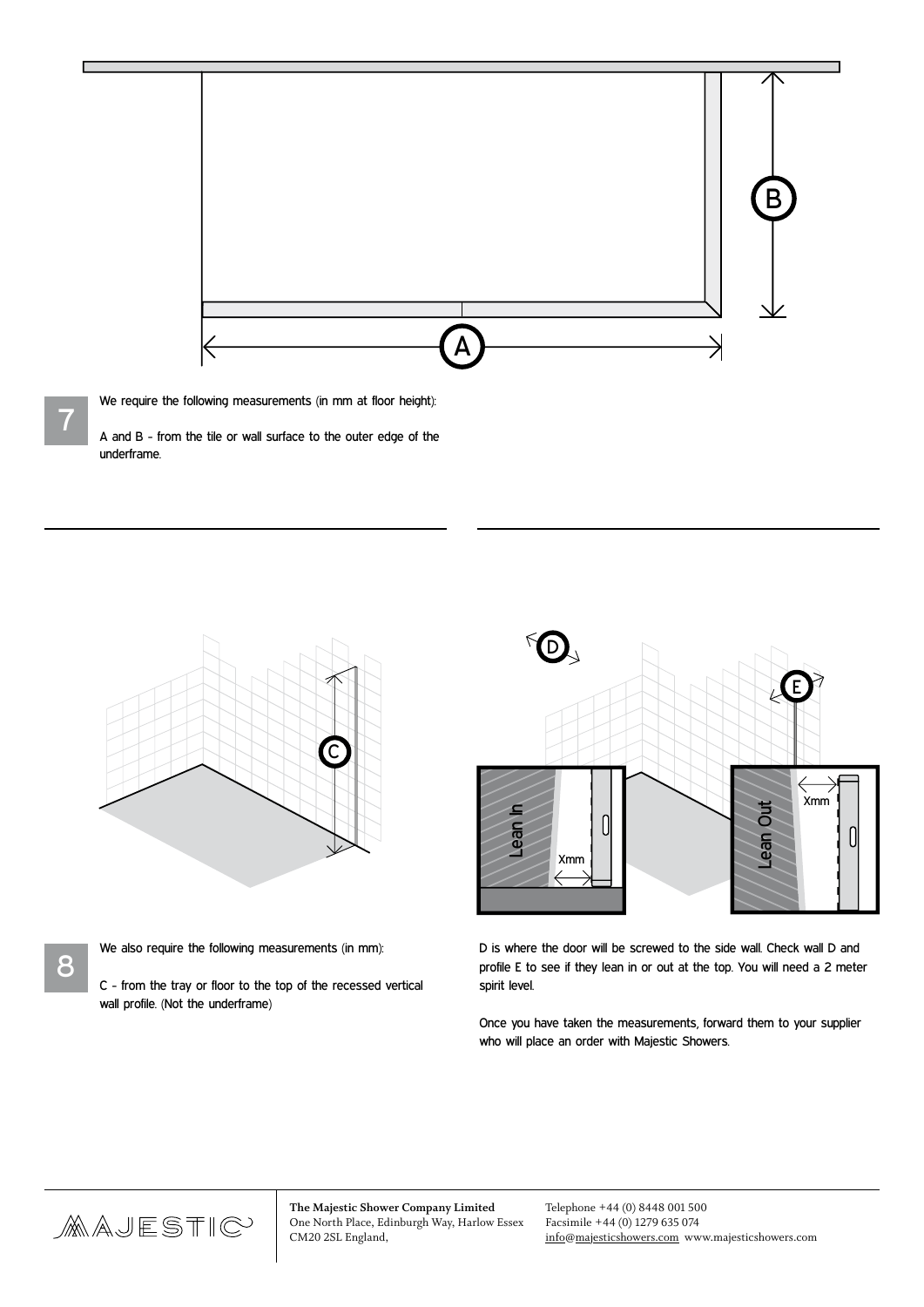# Part 4 After receiving your bespoke glass panels

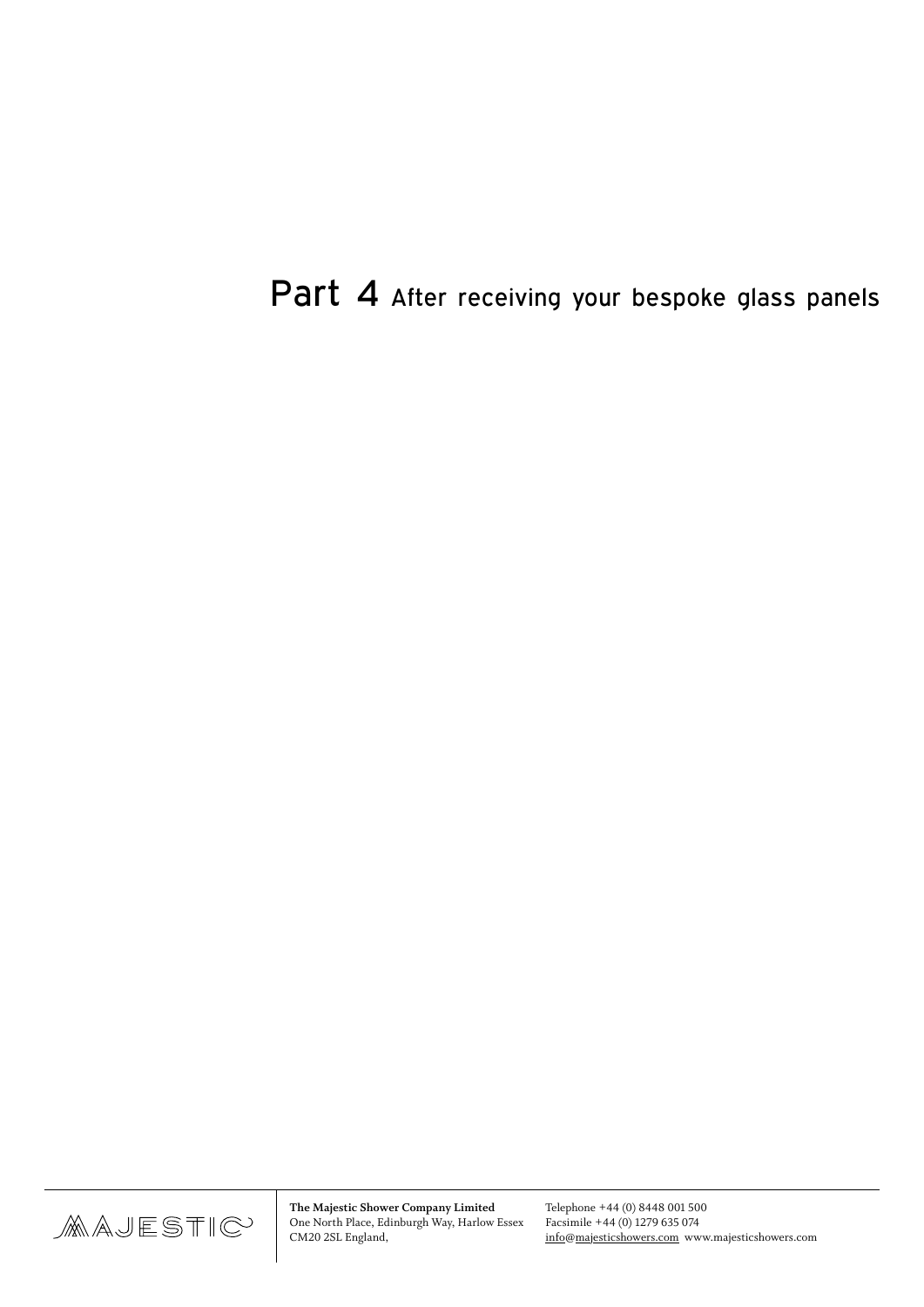

Insert a rubber strip into the return underframe channel.



Using the suction glass lifters, lift the glass return panel into<br>the recessed wall profile and carefully lower into the the recessed wall profile and carefully lower into the underframe channel. Ensure the glass return panel is pulled forward in the underframe to align as shown.



1 1

9

Check the glass return panel is plumb vertical; pack up with 3" rubber strips if necessary, taking note of their positions. Do not use more than three strips of rubber under the glass.



Disassemble the glass-to-wall brackets, being careful not to damage the faceplates. With the clear plastic gasket inserted between the bracket and glass and the wall screw plates facing inwards, align the brackets centrally to the holes in the glass panel; hold them in place and mark the screw holes.

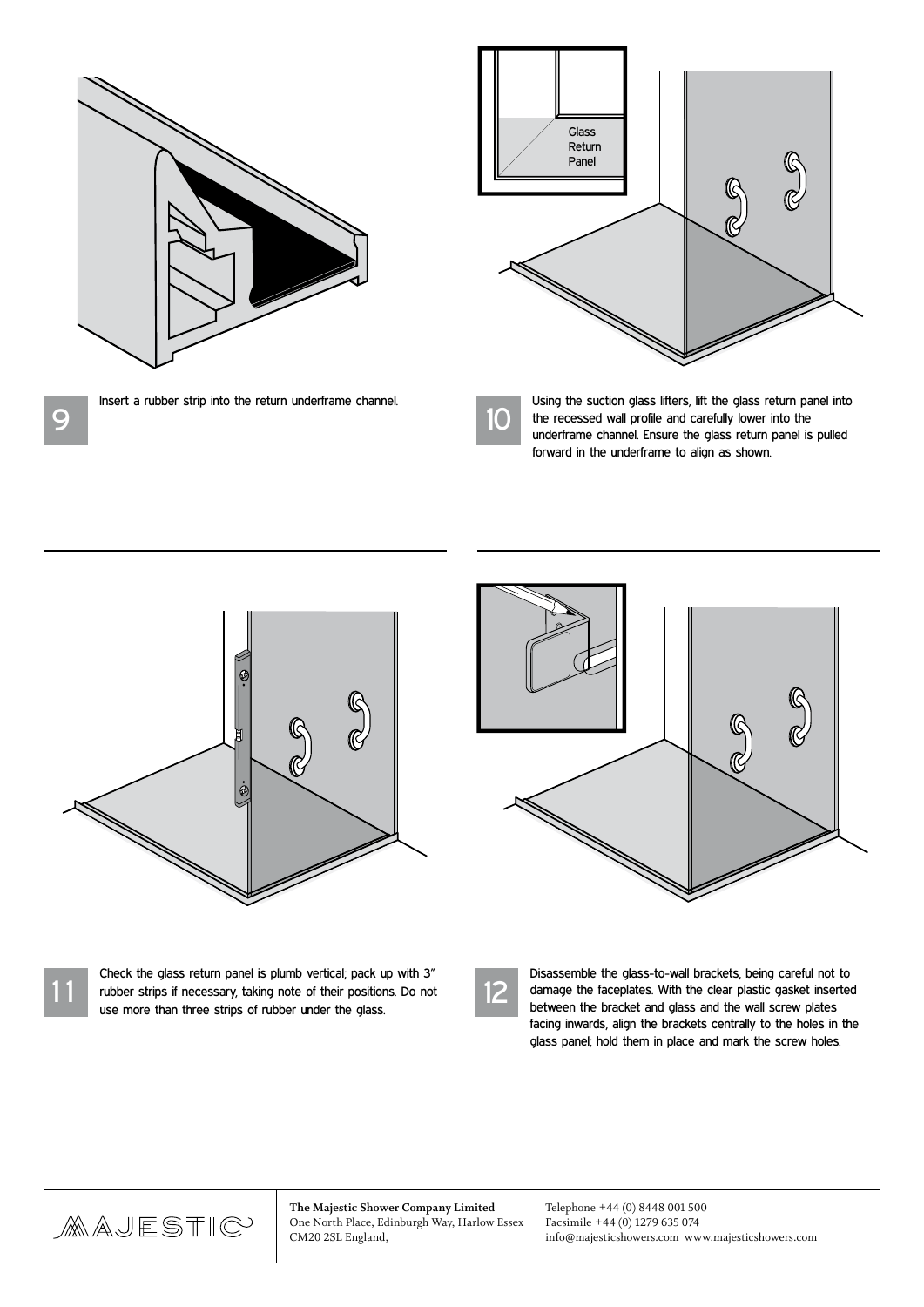

Put the brackets to one side and use the suction glass lifters to remove the return panel. Remove the black rubber strips taking note of how many there are under the panel. Drill 7mm wall holes for the brackets, as marked; insert Rawl plugs. Replace the black rubber strips in their correct positions.

13

15



14 Loosely screw the glass-to-wall brackets to the wall. Run beads of silicone along the inside of the recessed wall profile and the underframe channel, as shown. Do not apply silicone to the section of underframe above which the door will hang where the seal clips into the underframe.



Using the suction glass lifters, replace the glass return panel into

the silicone-lined profile in the correct position.

Ò Top of door  $\Box$  $\Box$ 

| ٠ |
|---|
|   |

Loosely fix the faceplates to the glass-to-wall brackets through the holes in the glass, ensuring the clear plastic gaskets are inserted either side of the panel; fully tighten the wall screws.

Ensure the glass return panel is plumb vertical and pulled forward to the correct position in the underframe, then fully tighten the glass-to-wall bracket faceplates.

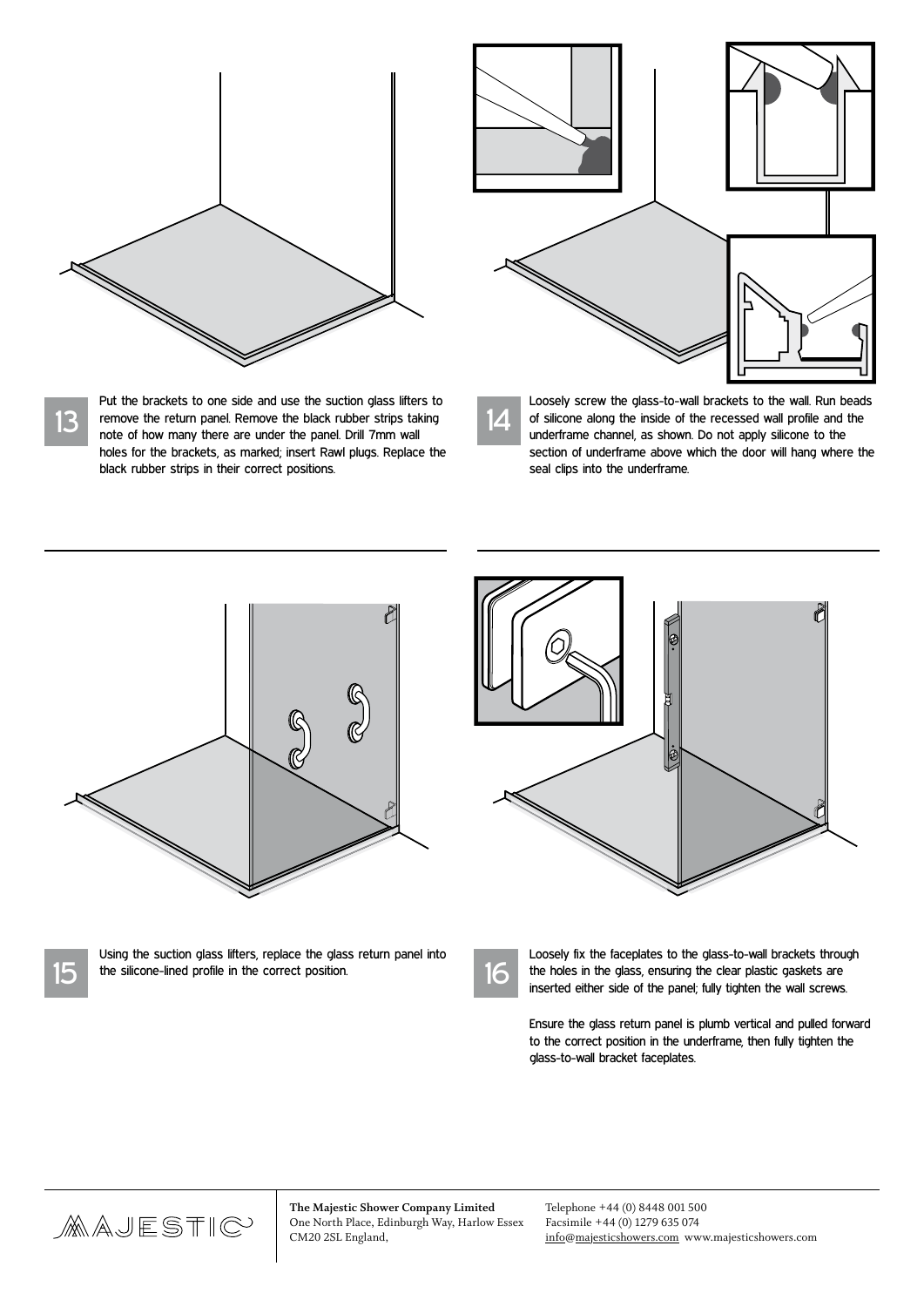

Insert a black rubber hinge packer into the hinge cut outs, as shown. Disassemble the hinges, being careful not to damage the polished surfaces. Place the hinges and faceplates either side of the hinge slots in the glass, with gaskets inserted and Allen bolts facing inwards; loosely screw the hinges and faceplates together.



18

Position the hinges at the top of their slots and use a set square to the edge of the glass. The gaskets should be neat and flush and the end of the glass should not protrude beyond the hinges. Tighten the Allen screws.





19

17

To protect the return panel from being damaged you can slide the vertical 1956 (1) seal onto its exposed vertical edge; cut the seal to size.



20

Steps 21-23 Require one person to support the glass door panel at all times, while another person must be inside the enclosure with hinge faceplates gaskets and screws.

Unclip the underframe seal and position the door mounting blocks in the underframe channel. Using the suction glass lifters, lift the glass door panel onto the mounting blocks. Be careful not to chip the edges of the glass against each other.

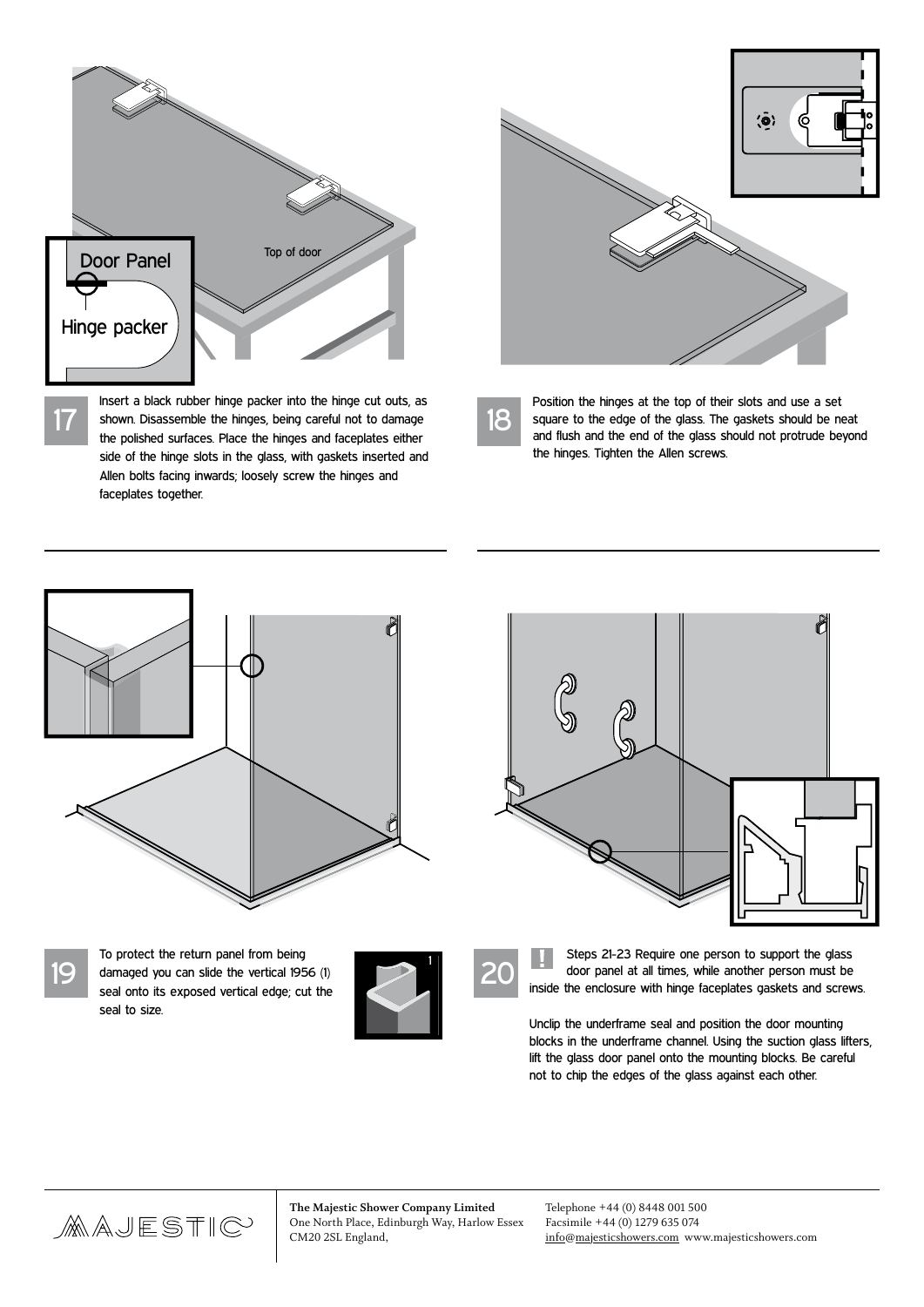

Align the door with the return panel, checking it is plumb vertical and the door and the panel are the same height at the top.

You can use the 1956 seal on the return panel as a guide. Mark the screw holes for the hinges; remove the door.



22

Drill 7mm holes where marked on the wall; insert Rawl plugs. Using the suction glass lifters, place the glass door complete with hinges onto the mounting blocks.

Using only the four outer screw holes, tightly screw the hinges to the wall. To prevent damage to the hinge plates, open the door outwards to gain access to the inner screw holes; insert screws and tighten fully.



23

21

Remove the door mounting blocks, and insert the plastic underframe seal. Close the door carefully and check it is aligned with the return panel. If necessary, the door can be adjusted on its hinges; make sure the glass does not protrude past the hinge plates into the hinge.



24

The 1929 door-to-wall seal (2) should be cut into three pieces to fit vertically above, between and below the hinges on the end of the door.



Open the door outwards and slide the sections into place on the door.

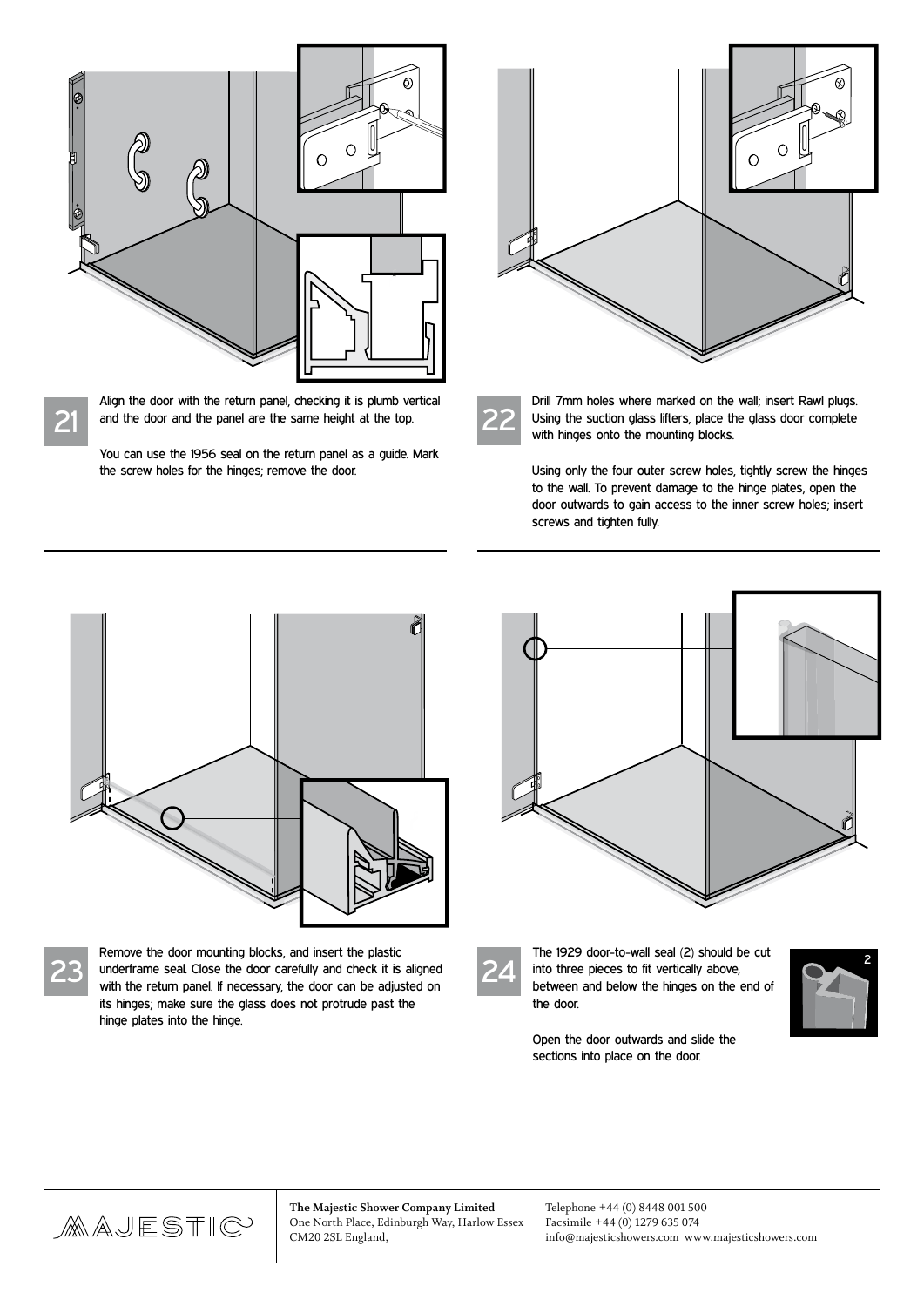

|                | Return Panel |
|----------------|--------------|
| 45° Seal blade |              |
| Door Panel     |              |

25



26

Cut off the 45° blade on the 1916 under-door seal so it misses the seal on the return panel..





Disassemble the handle, being careful not to damage the chrome surfaces; fit the handle to the door.





If you have been provided with a support arm, fit it between the return panel and supporting wall.

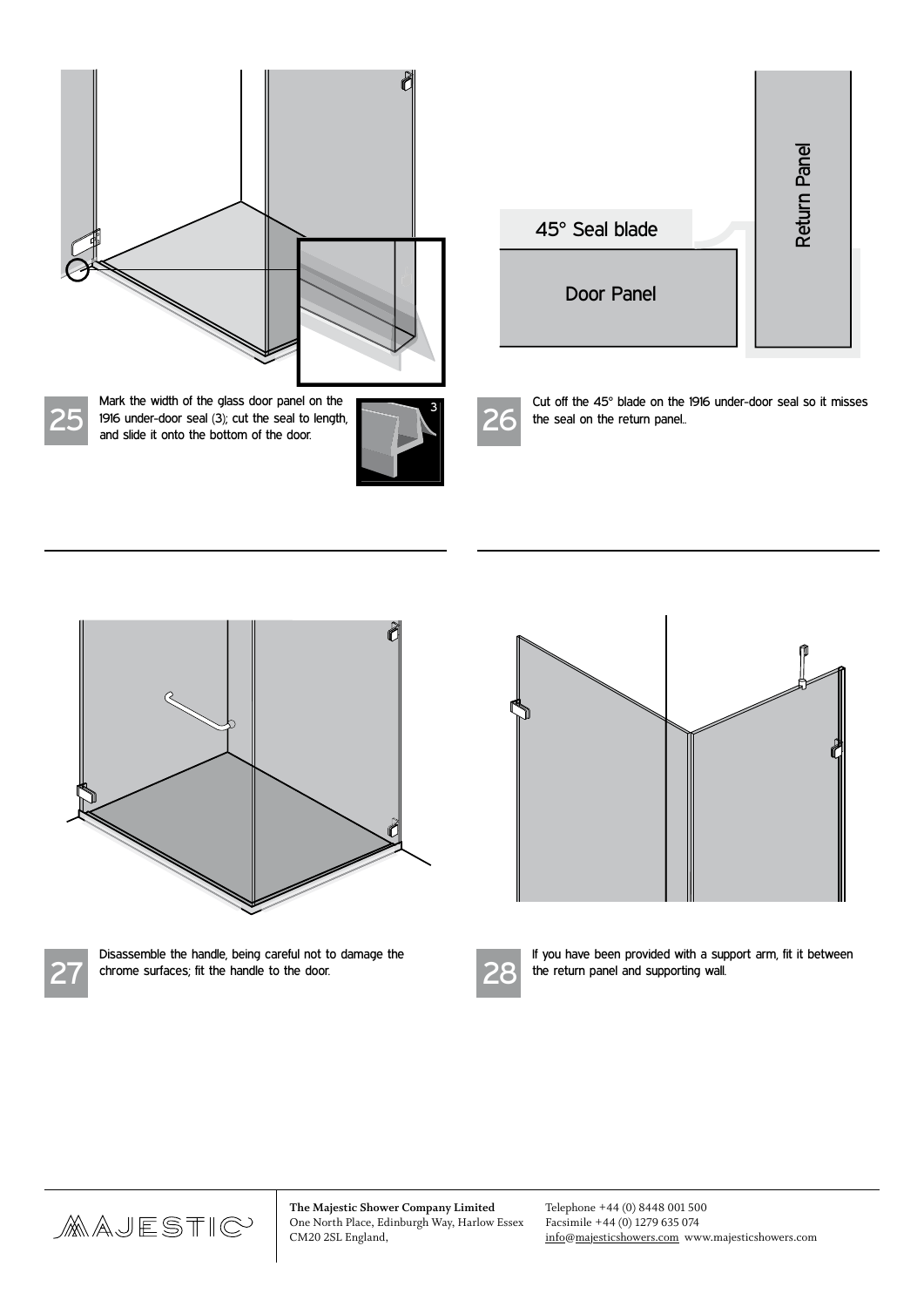

29

Make sure all screws and fittings are tight (especially the 4mm Allen bolts on the hinges). Tighten to 12 N·m. Dab the cover caps with silicone and place the caps on the glass-to-wall brackets. Caps are not provided for the polished hex Allen bolts on the hinges.